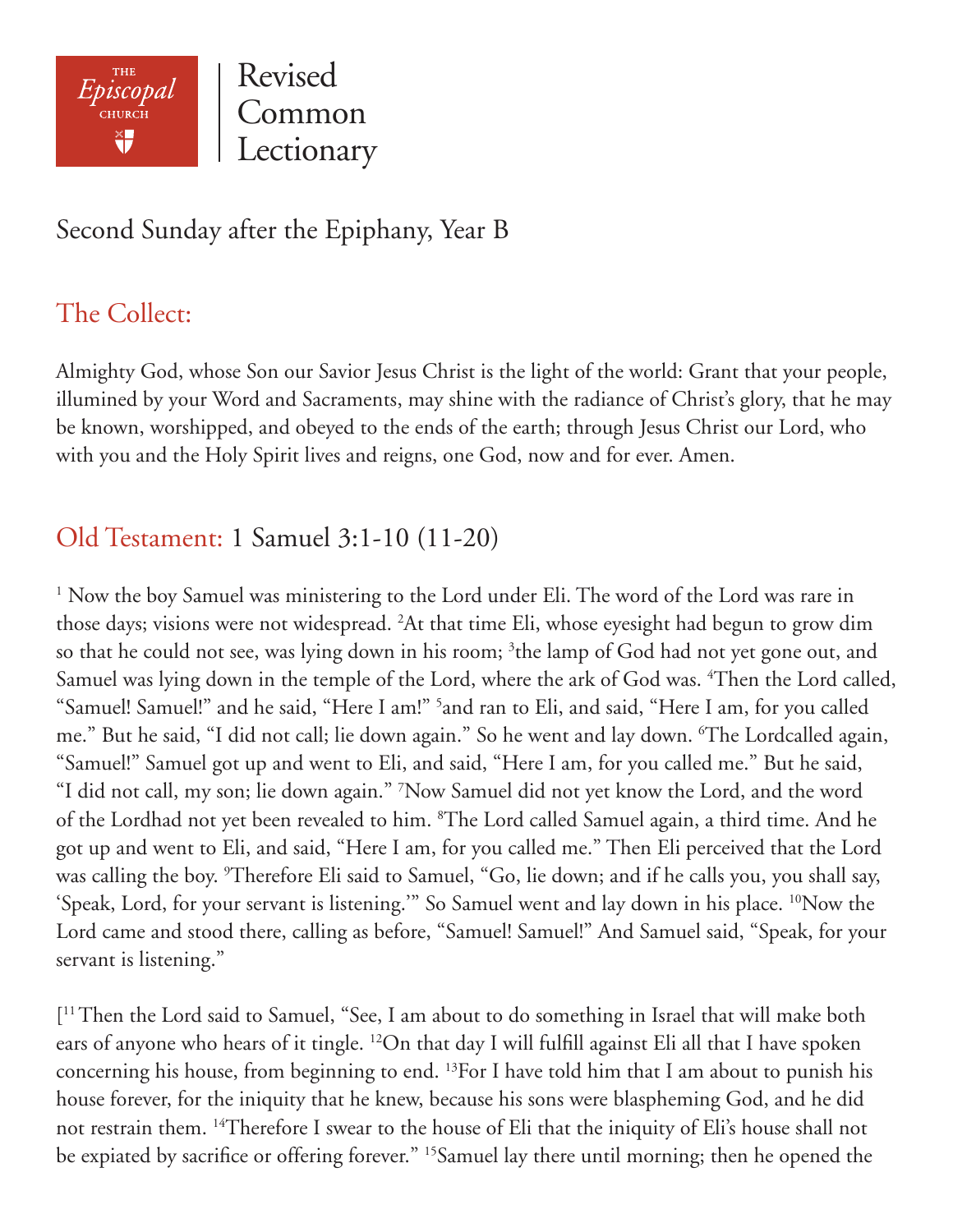doors of the house of the Lord. Samuel was afraid to tell the vision to Eli. <sup>16</sup>But Eli called Samuel and said, "Samuel, my son." He said, "Here I am." 17Eli said, "What was it that he told you? Do not hide it from me. May God do so to you and more also, if you hide anything from me of all that he told you." 18So Samuel told him everything and hid nothing from him. Then he said, "It is the Lord; let him do what seems good to him."

<sup>19</sup> As Samuel grew up, the Lord was with him and let none of his words fall to the ground. <sup>20</sup>And all Israel from Dan to Beer-sheba knew that Samuel was a trustworthy prophet of the Lord.]

#### Psalm: Psalm 139:1-5, 12-17

- <sup>1</sup> Lord, you have searched me out and known me; \* you know my sitting down and my rising up; you discern my thoughts from afar. <sup>2</sup> You trace my journeys and my resting-places \* and are acquainted with all my ways. <sup>3</sup> Indeed, there is not a word on my lips,  $*$  but you, O Lord, know it altogether.  $4$  You press upon me behind and before  $*$  and lay your hand upon me. <sup>5</sup> Such knowledge is too wonderful for me; \* it is so high that I cannot attain to it. <sup>12</sup> For you yourself created my inmost parts; \* you knit me together in my mother's womb. <sup>13</sup> I will thank you because I am marvelously made; \* your works are wonderful, and I know it well. <sup>14</sup> My body was not hidden from you, \* while I was being made in secret and woven in the depths of the earth. <sup>15</sup> Your eyes beheld my limbs, yet unfinished in the womb; all of them were written in your book; \* they were fashioned day by day, when as yet there was none of them.
- <sup>16</sup> How deep I find your thoughts, O God! \* how great is the sum of them!
- <sup>17</sup> If I were to count them, they would be more in number than the sand; \* to count them all, my life span would need to be like yours.